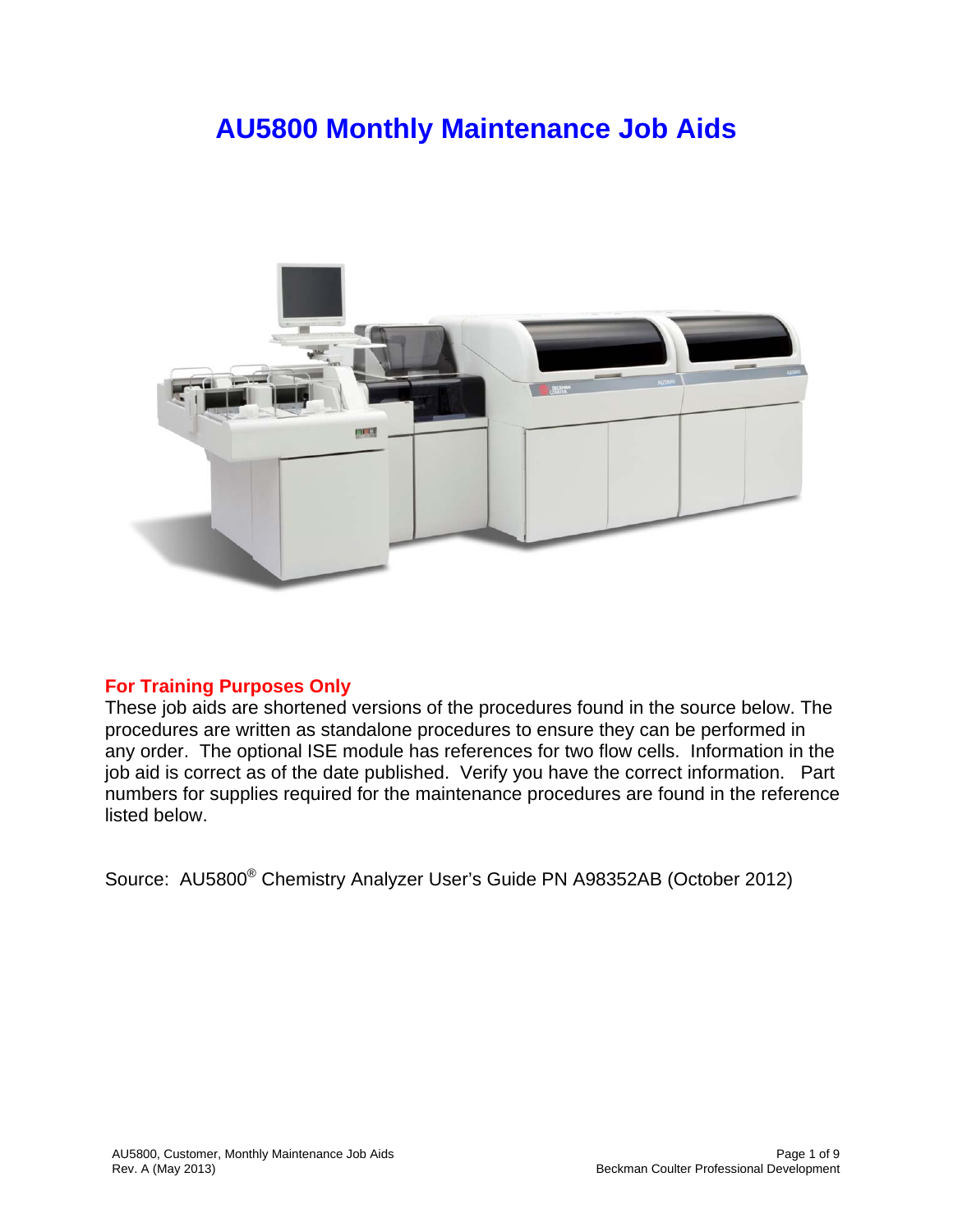## **Document Disclaimers**

| <b>Document</b><br><b>Disclaimers</b> | This document is not intended to replace the information in your User's<br>Guides, Quick Response Guide or other product documentation.<br>Information in the User's Guide and Quick Response Guide<br>supersedes information in any other manual.                                                                                                |
|---------------------------------------|---------------------------------------------------------------------------------------------------------------------------------------------------------------------------------------------------------------------------------------------------------------------------------------------------------------------------------------------------|
| Warnings<br>and<br><b>Precautions</b> | Read all product manuals and consult with Beckman Coulter trained<br>personnel before attempting to operate the instrument.                                                                                                                                                                                                                       |
|                                       | Beckman Coulter, Inc. urges its customers and employees to comply<br>with all national health and safety standards such as the use of barrier<br>protection. This may include but is not limited to, protective eyewear,<br>gloves, suitable laboratory attire when operating or maintaining this or<br>any other automated laboratory equipment. |
| Intention for<br><b>Use</b>           | This document is not intended to replace the information in your<br>User's Guide and Quick Response Guide. Information in the<br>User's Guide supersedes information in any other manual.                                                                                                                                                         |
| <b>Revision</b><br><b>Status</b>      | Rev. A (May 2013)<br>Software version 4.11                                                                                                                                                                                                                                                                                                        |
| <b>Trademarks</b>                     | AU5800 <sup>®</sup> Chemistry Analyzer                                                                                                                                                                                                                                                                                                            |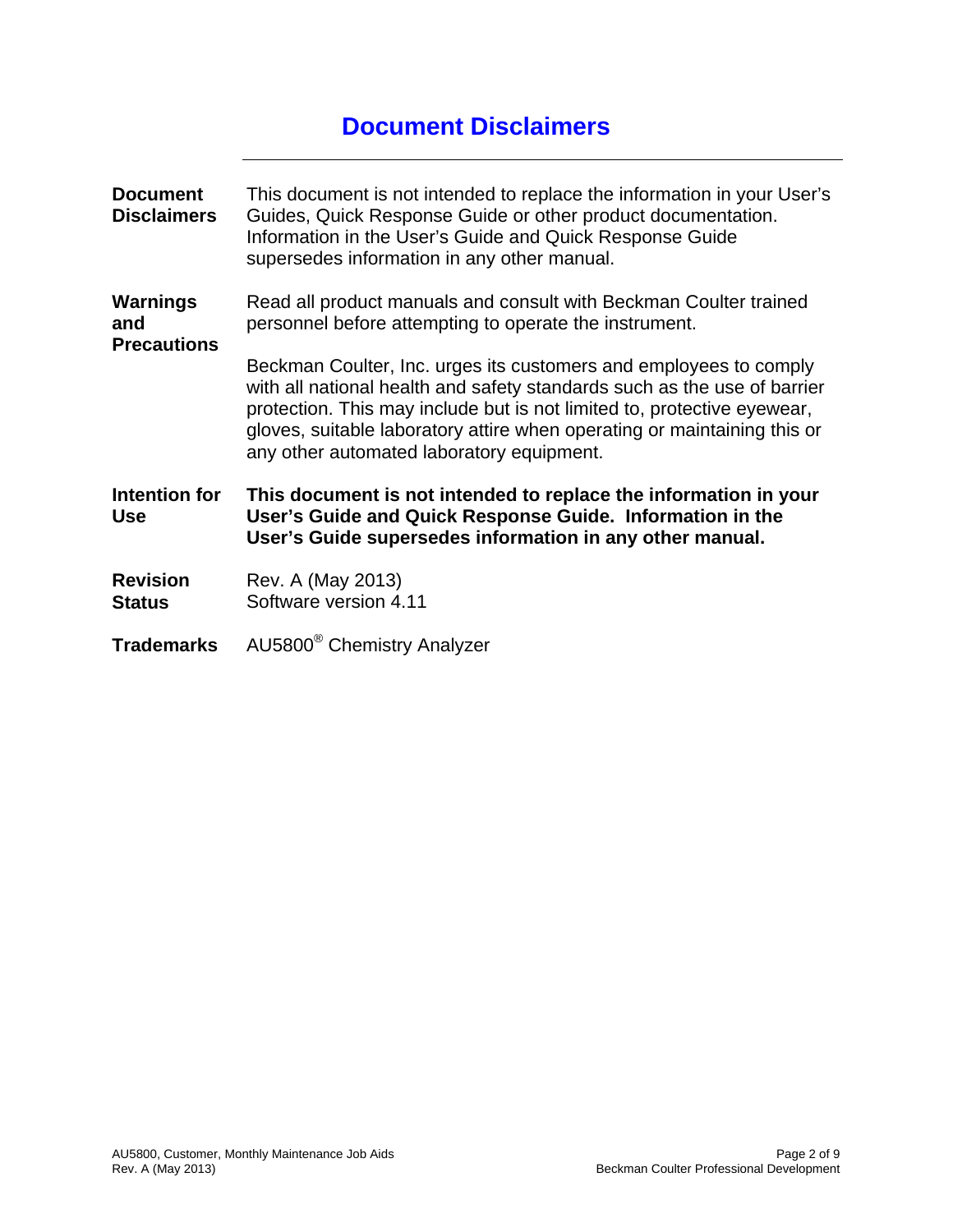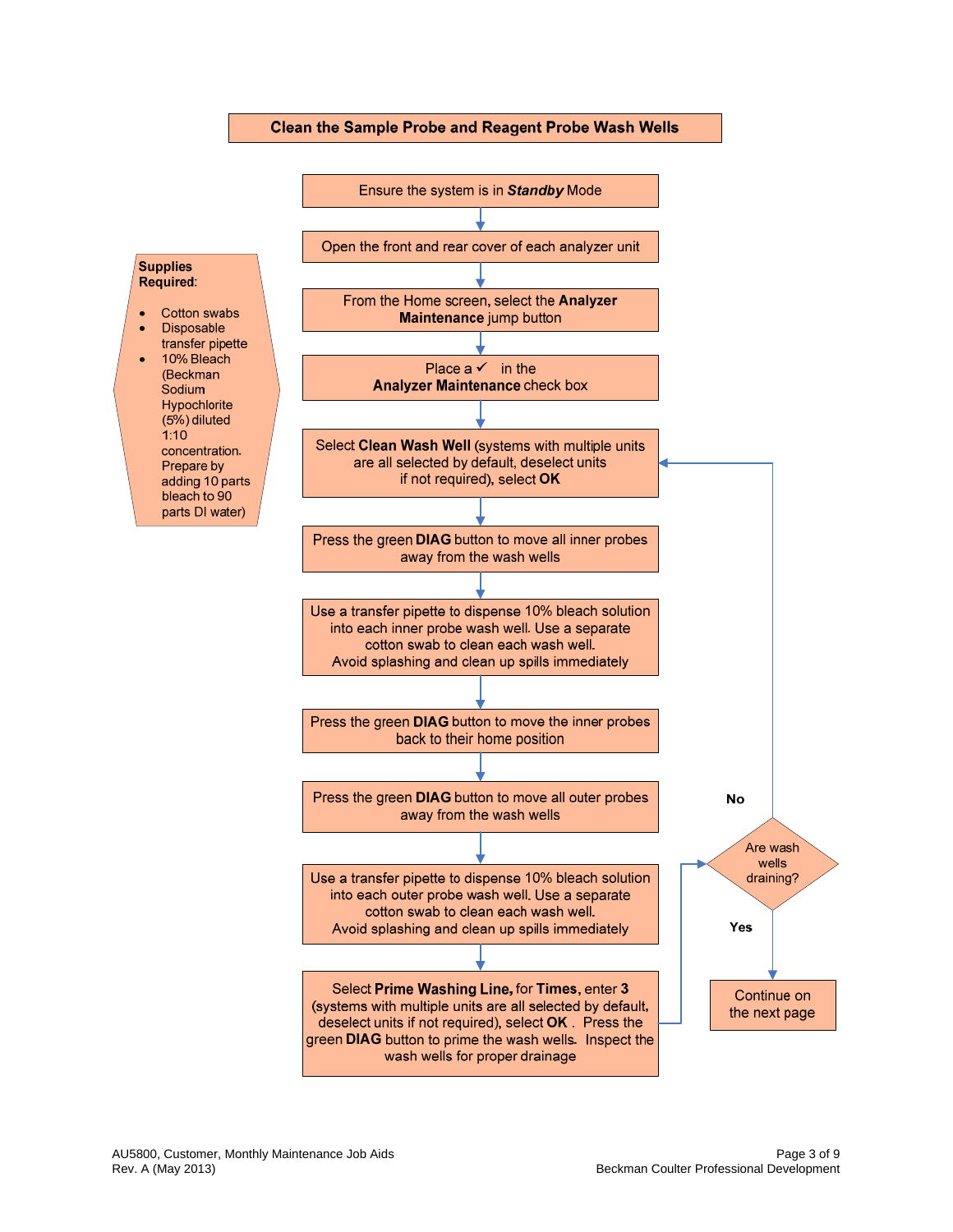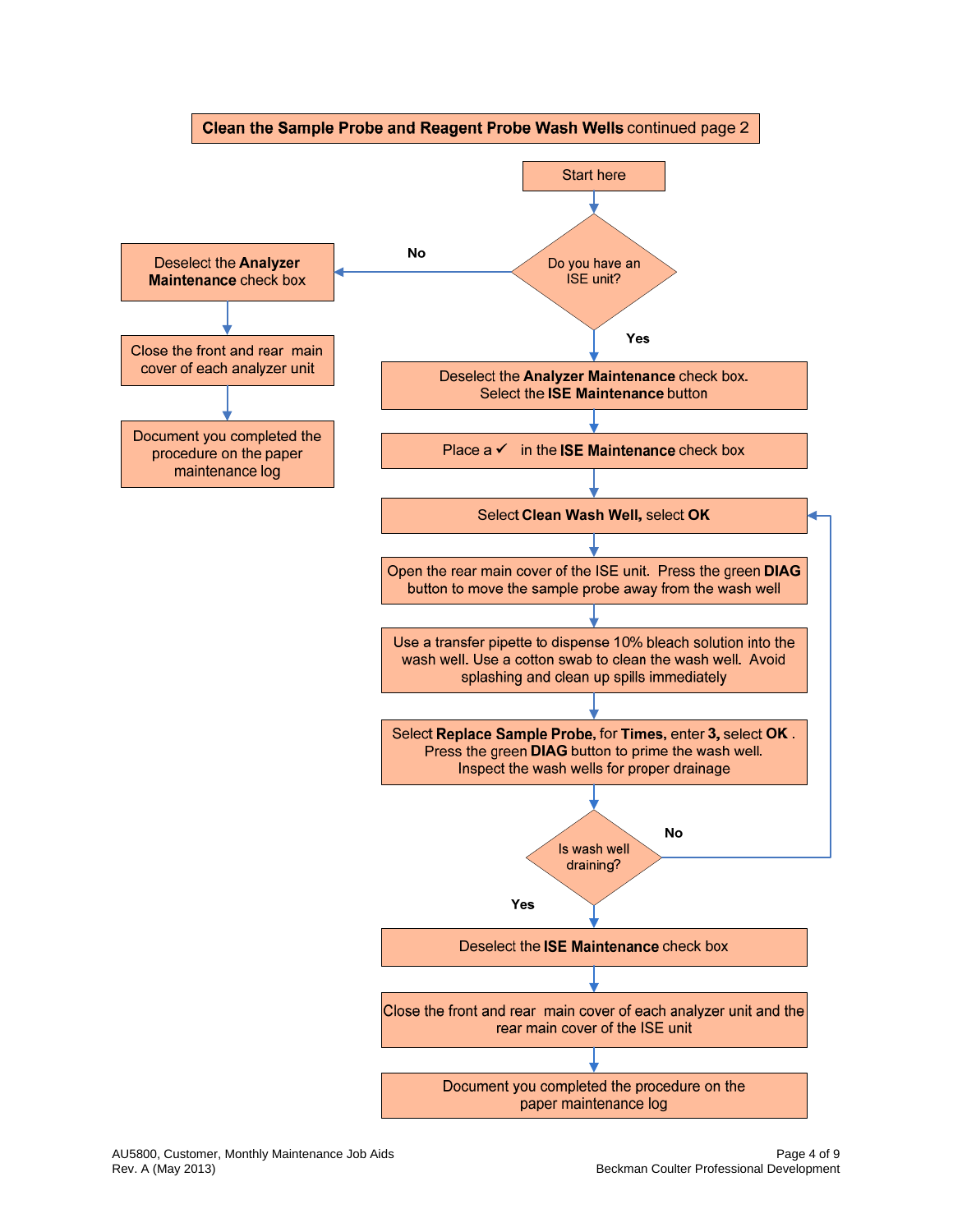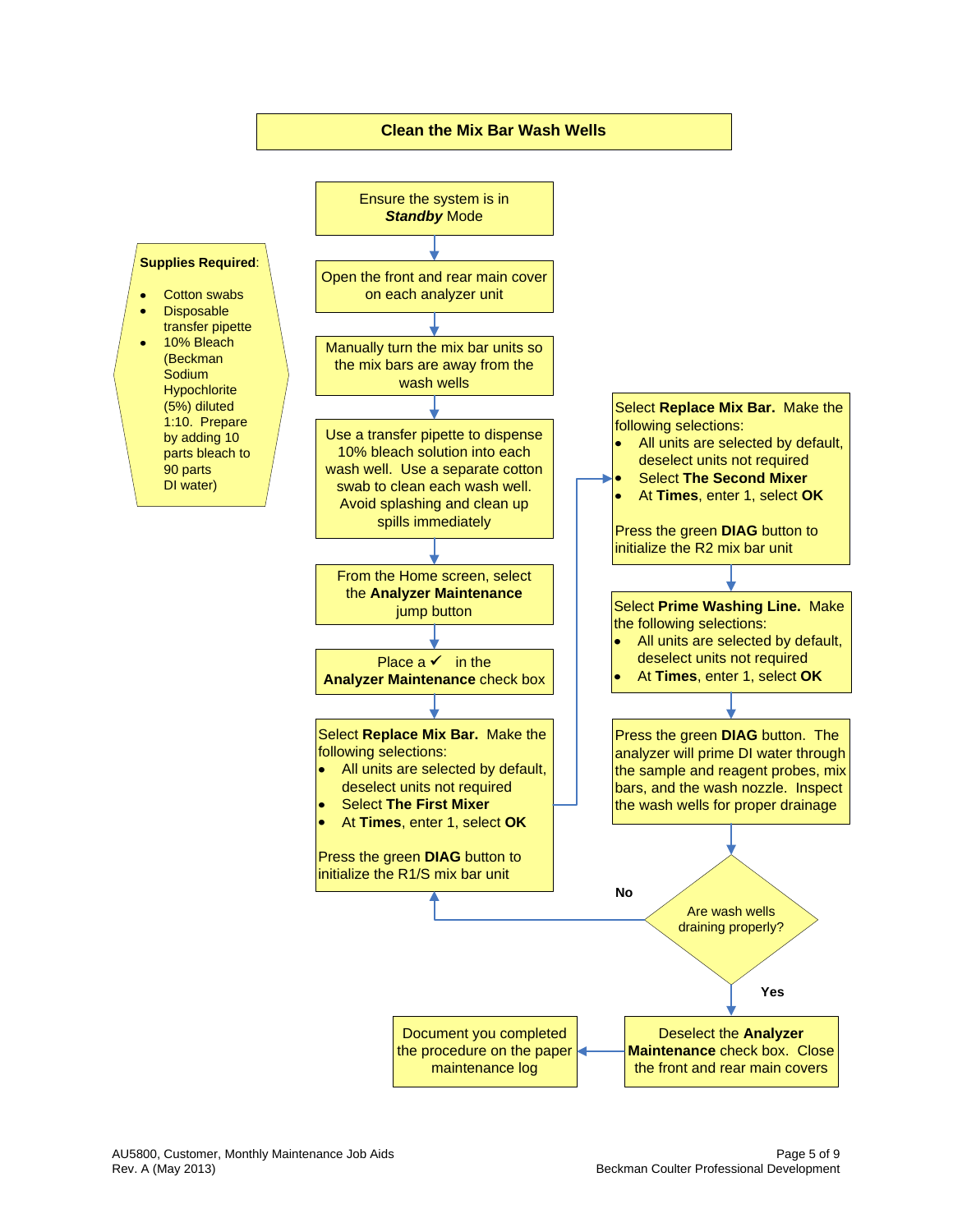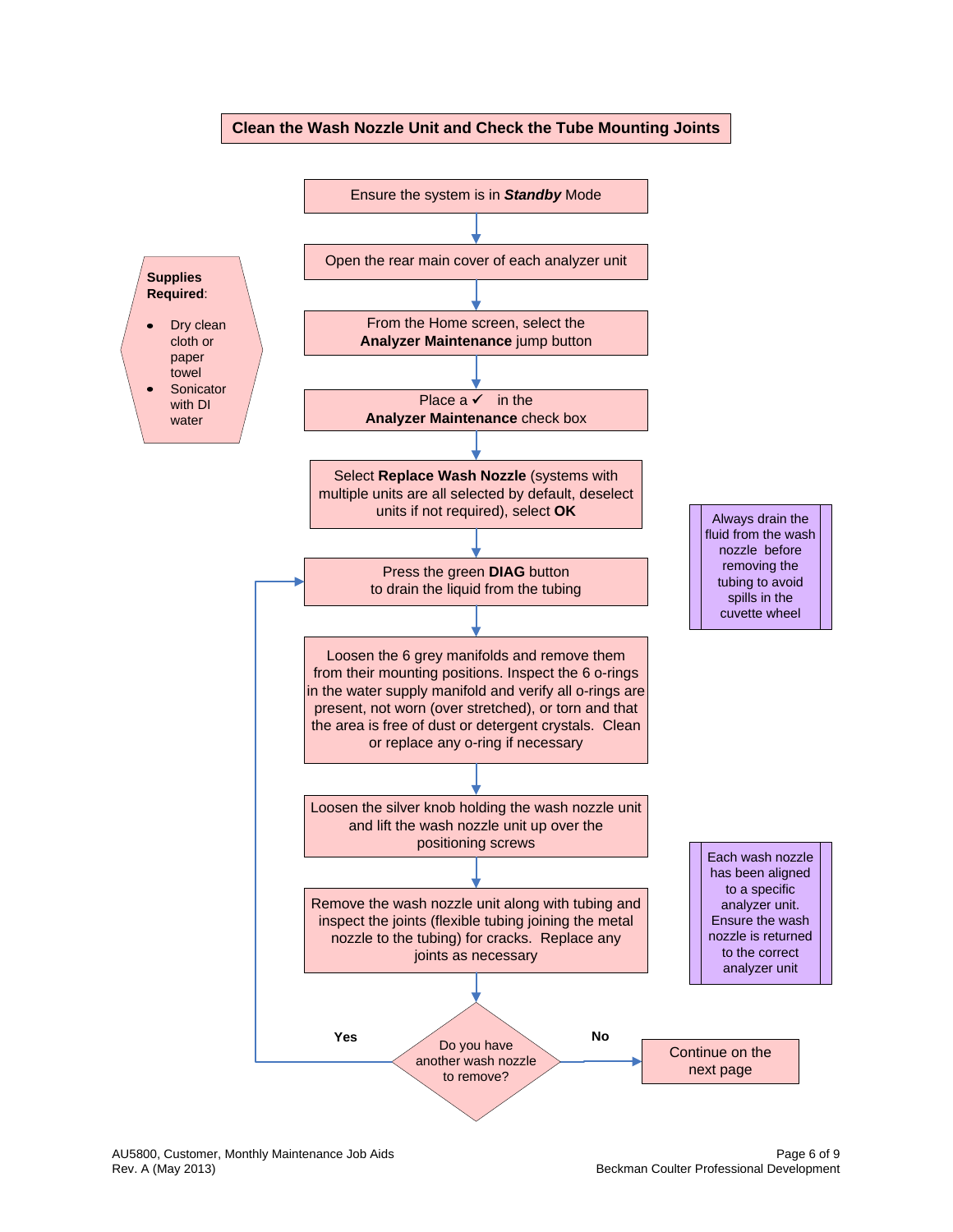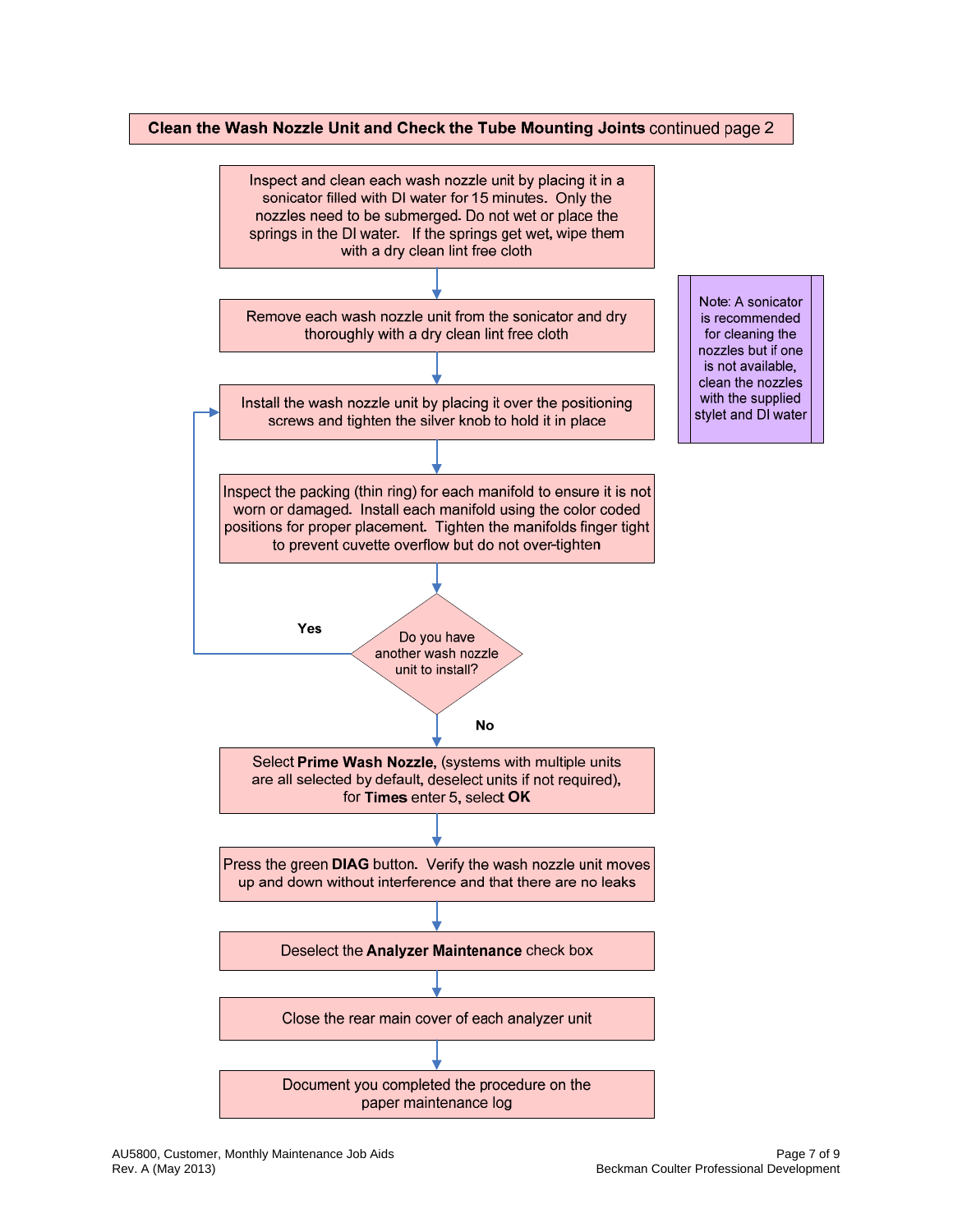## Clean the DI Water Tank, DI Water and Sample Probe Filters